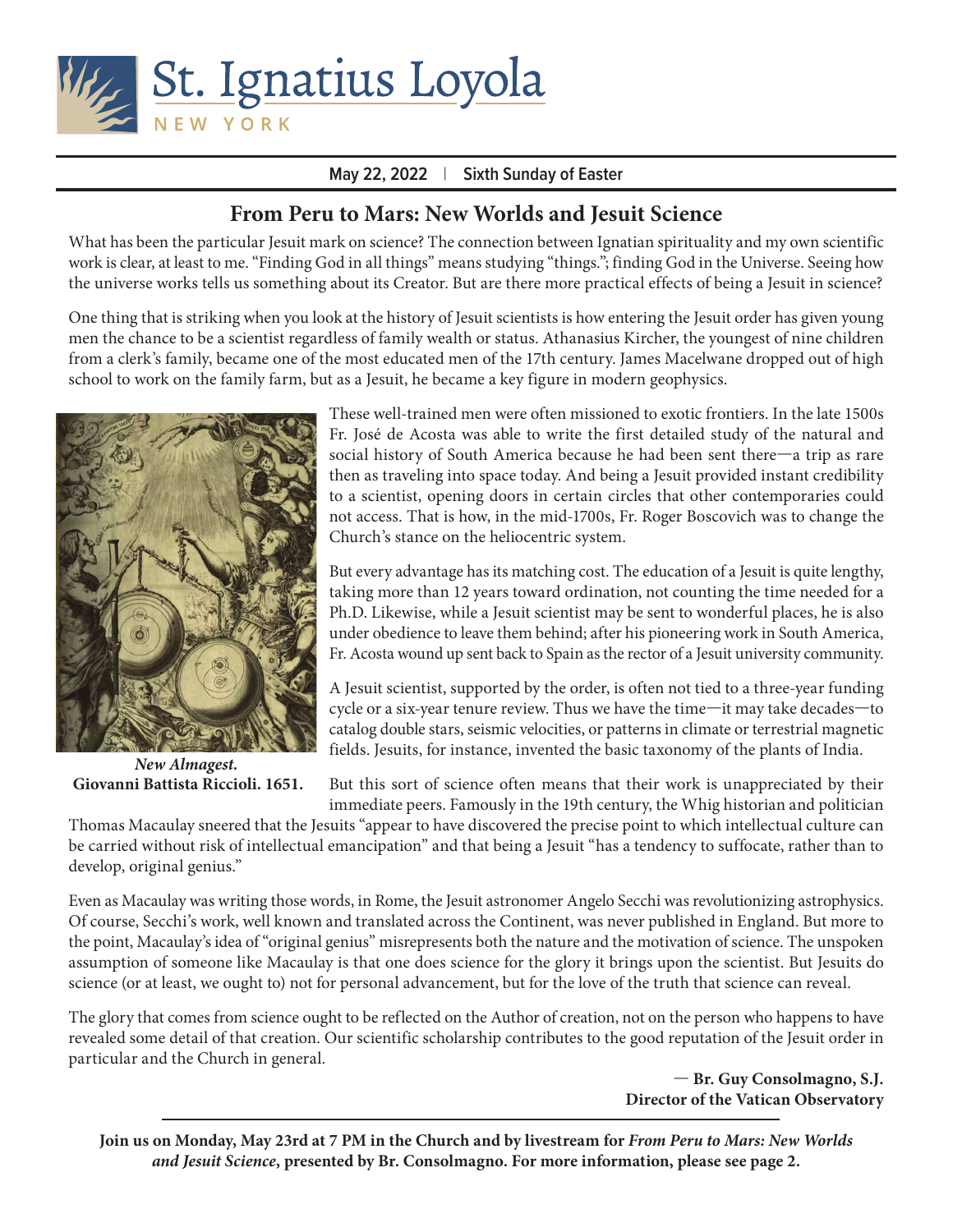## **THIS WEEK AT A GLANCE**

**SUNDAY, MAY 22nd Community Coffee Hour. Following the 11 AM Masses. Outside the Parish House.**  *Details below.*

> **Concert | Sing & Celebrate. 3 PM. Wallace Hall.** *Details below.*

#### **MONDAY, MAY 23rd**

**Lecture | From Peru to Mars: New Worlds and Jesuit Science. 7 PM. Church & Livestreamed.** *Details at right.*

**TUESDAY, MAY 24th Tuesday Night Book Group | The Pilgrim's Story: The Life & Spirituality of St. Ignatius Loyola. 7 PM. Zoom.** *Details on page 3.*

#### **ASCENSION THURSDAY MAY 26th**

Vigil Mass at 5:30 PM on *Wednesday, May 25th* in the Church. Masses at 8:30 AM, 12:10 PM, 5:30 PM & 7:30 PM on *Thursday, May 26th* in the Church.

### **SATURDAY, MAY 28th**

**Tuesday Night Book Group: Saturday Midday Field Trip. Noon.** *Details on page 3.*

### **Community Coffee Hour**

**Sunday, May 22nd, following the 11 AM Masses Outside the Parish House**

Join us on Park Avenue for our Community Coffee Hour.

We will have coffee as well as an opportunity to mix & mingle with your fellow parishioners.

# **MUSIC AT ST. IGNATIUS**

**Sing and Celebrate Sunday, May 22nd at 3 PM Wallace Hall**

Join us for our annual *Sing and Celebrate* concert, featuring the Children's Choirs, the Wallace Hall Choir, Canticum Sacrum, and the Parish Community Choir.

**All are welcome and admission is free.**



### **Sign-up for Our Weekly E-Newsletter!**

To sign-up, scan the QR code at left or visit *ignatius.nyc.*

# **LECTURE**

**From Peru to Mars: New Worlds and Jesuit Science Monday, May 23rd at 7 PM Church & Livestreamed**

**PRESENTER Br. Guy Consolmagno, S.J.** *Director of the Vatican Observatory and President of the Vatican Observatory Foundation*

Is there a particularly "Jesuit" form of science? From Acosta's work in the New World to modern research at the Vatican Observatory, we'll look at the work of a number of Jesuit scientists through history and see how what they did, and why they did it, was colored and influenced by Ignatian Spirituality as seen in the



*Spiritual Exercises*.

**To view the livestream, scan the QR code at right or visit** *youtube.com/c/ ChurchofStIgnatiusLoyolaNYC.*

*The 2022 Lectures at St. Ignatius series has been generously underwritten by an anonymous donor.*

# **RELIGIOUS EDUCATION**

## **Support the Interparish Religious Education Program**



Please consider making a gift to the Interparish Religious Education Program in support of our program and our families.

Your gift would alleviate financial worry from our families in need of assistance and help us provide the best faith formation possible to our students.

A gift of any amount is greatly appreciated. A gift of \$400 will cover tuition for one student.



**To contribute, visit**  *ignatius.nyc/donate-now* **(or scan the QR code at left) and note "IREP Gift" in the "Reason for Donation" box.**

# **Lady Chapel Open for Private Prayer**

The Lady Chapel is open daily for private prayer before the Blessed Sacrament, from 1 PM to 4 PM. During those hours, the Church will be closed.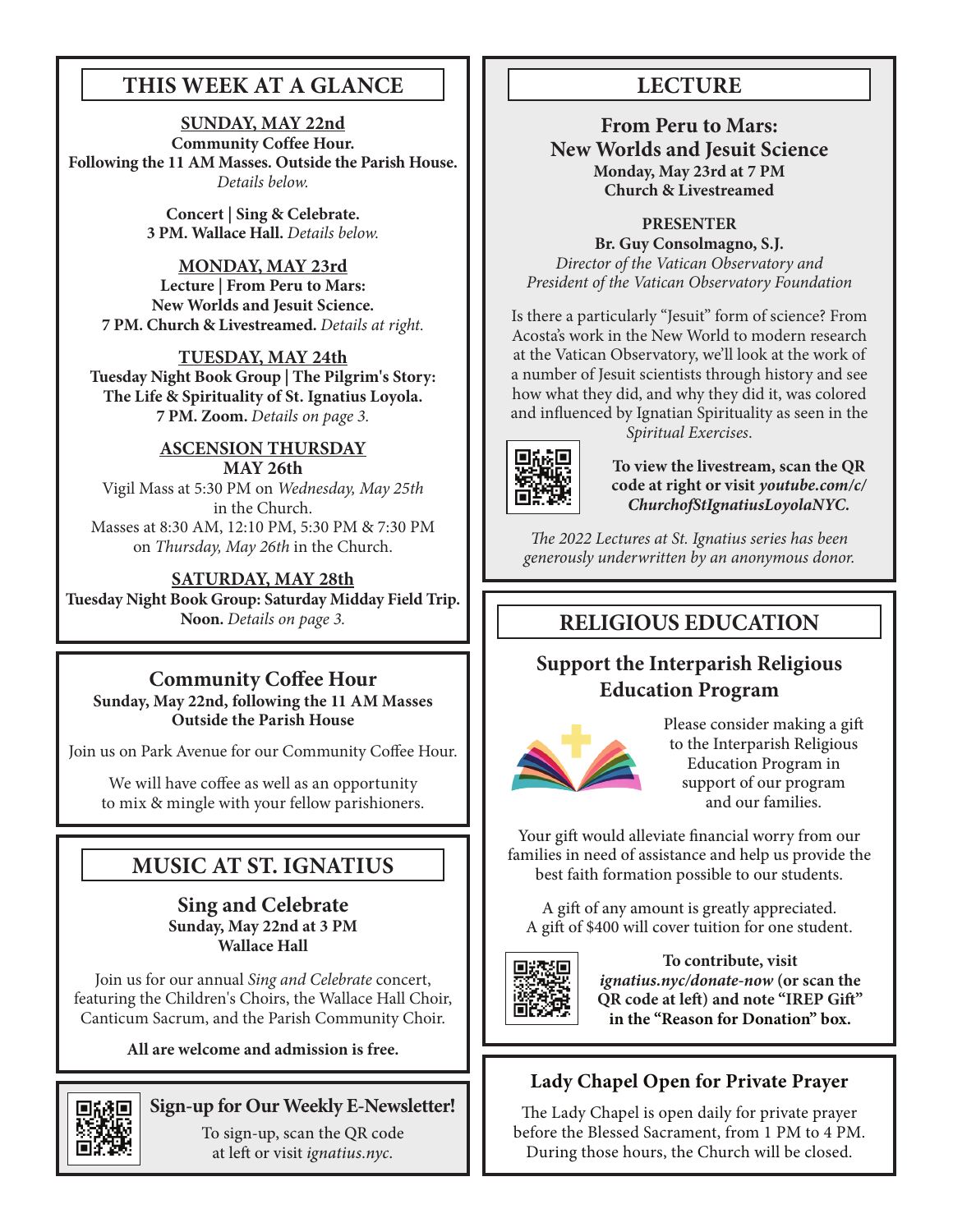#### **Hour Children Donation Truck Sunday, June 26th, from 9 AM to 1 PM**

The Hour Children truck will be parked outside the Grammar School on East 84th Street (between Park & Madison Avenues) to receive donations of:

- Clothing/accessories for
- women, men, babies & children
- Small appliances (nothing larger than a microwave)
	- Kitchenware (pots, pans, dishes, flatware, etc.)

• Linens

They will not accept donations of books, toys, stuffed animals, puzzles, games, or furniture.

# **CHILDREN'S CHOIRS**

## **Children's Choirs Audition**

The St. Ignatius Loyola Children's Choir is auditioning rising 1st through 8th graders on **Thursday, June 2nd from 3 PM to 5 PM** in the Parish House's Gonzaga Meeting Room.

Choristers participate in the liturgy, serve their parish and community, and sing at festivals while enjoying the company of children from 15 surrounding schools. No prior experience is necessary. A parent or guardian must be present to fill out the registration materials.

**Please contact Maureen Haley, Director of Children's Choirs, at** *haleym@saintignatiusloyola.org* **for an audition time.**



# **Altar Servers**

Young people currently in grade 5 through the first year of high school are eligible to serve as altar servers.

**If your child is interested, please contact Fr. Hallinan by calling the Parish House or via email at**  *hallinanm@saintignatiusloyola.org.*

# **HOSPITALITY MINISTRY**

## **In Search of Hospitality Ministers**

The Hospitality Ministry is seeking parishioners interested in serving at the 7:30 PM Sunday Mass.

**If you are interested in serving, email** *siloyolanyhospitality@gmail.com***.**

# **TUESDAY NIGHT BOOK GROUP**

#### **The Pilgrim's Story: The Life and Spirituality of St. Ignatius Loyola Weekly, through Tuesday, August 9th 7 PM to 8:15 PM On Zoom**

*The Pilgrim's Story* goes beyond a simple biography to explain how the life of St. Ignatius affected his *Spiritual Exercises* and describe how Ignatian spirituality can help each of us understand our own spiritual longings and experiences.

Leading the discussion will be Bob Giugliano, Ph.D., a licensed psychologist, spiritual director, and adjunct faculty member in the Graduate School of Religion and Religious Education at Fordham University with extensive experience in Ignatian Spirituality including leading the *Spiritual Exercises*.

**To receive the Zoom link for this discussion, email** *TuesdayNightBookGroup@gmail.com***.**

#### **Saturday Midday Field Trip Saturday, May 28th Noon to 3 PM**

Join members of the Tuesday Night Book Group for a Saturday Midday Field Trip to hear a one-hour lecture on St. Catherine of Siena. The talk will be followed by a 1 PM to 3 PM guided prayer (based on St. Catherine's writings)/silent meditation session.

**To register and your free copy of the book The Dialogue of St. Catherine of Siena, email Karen Page at** *TuesdayNightBookGroup@gmail.com***.**

# **Interested in Becoming Catholic?**



If you feel attracted to the Catholic faith, we want you to know about a program at the Parish.

A group will meet here during the year to inquire into the Catholic faith, to come to know Jesus through the Gospels, and to pray & to prepare for the Easter Sacraments.

**For more information, contact Maureen Fullam at 212-288-3588 or email** *church@stignatiusloyola.org.*



**Follow us on Instagram and Facebook at** *stignatiusnyc.*